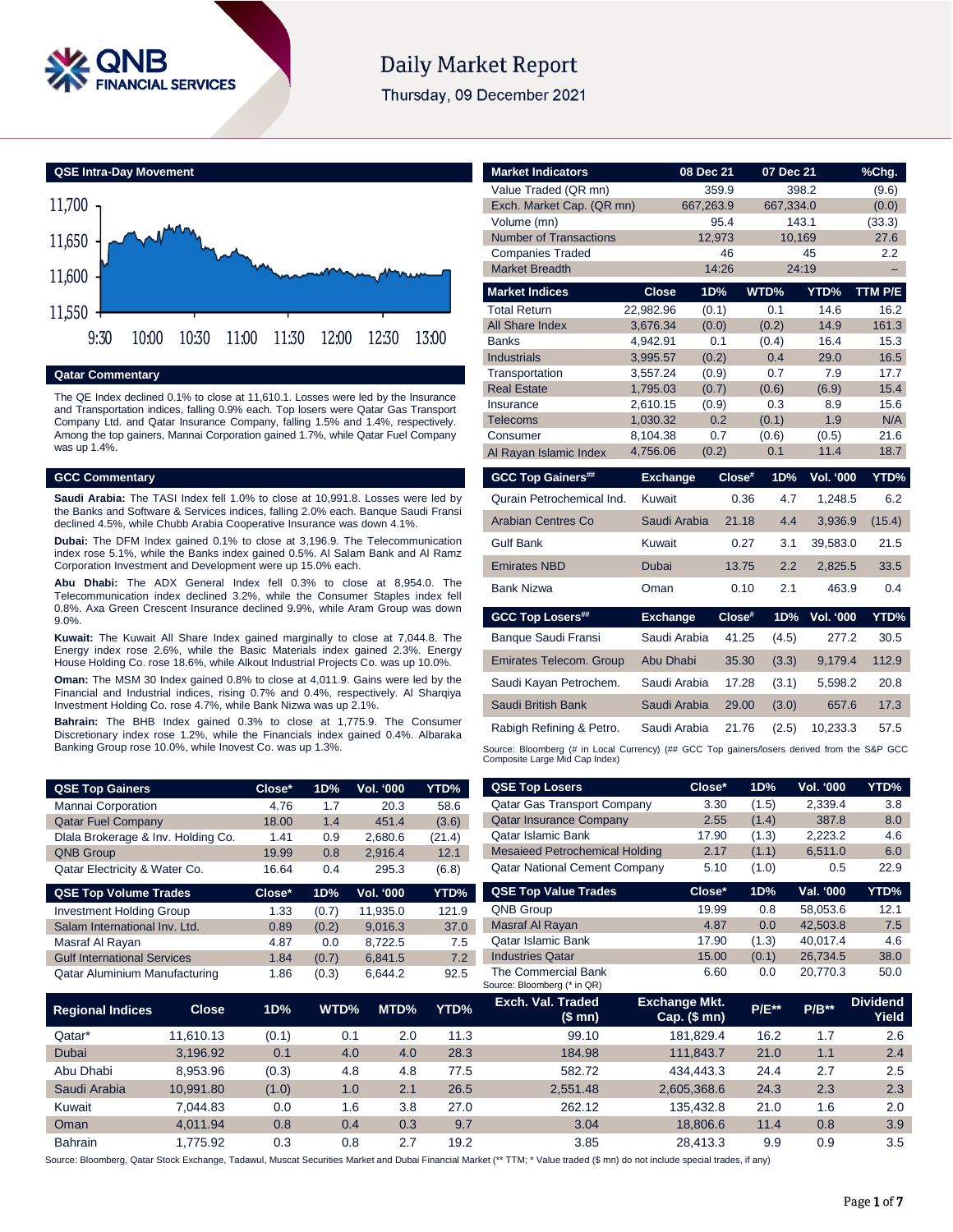#### **Qatar Market Commentary**

- The QE Index declined 0.1% to close at 11,610.1. The Insurance and Transportation indices led the losses. The index fell on the back of selling pressure from GCC, Arab and foreign shareholders despite buying support from Qatari shareholders.
- Qatar Gas Transport Company Ltd. and Qatar Insurance Company were the top losers, falling 1.5% and 1.4%, respectively. Among the top gainers, Mannai Corporation gained 1.7%, while Qatar Fuel Company was up 1.4%.
- Volume of shares traded on Wednesday fell by 33.3% to 95.4mn from 143.1mn on Tuesday. Further, as compared to the 30-day moving average of 148.2mn, volume for the day was 35.6% lower. Investment Holding Group and Salam International Inv. Ltd. were the most active stocks, contributing 12.5% and 9.5% to the total volume, respectively.

| <b>Overall Activity</b>        | Buy %*   | Sell %*  | Net (QR)         |
|--------------------------------|----------|----------|------------------|
| Qatari Individuals             | 27.20%   | 26.14%   | 3,835,328.4      |
| <b>Qatari Institutions</b>     | 30.96%   | 22.77%   | 29,489,003.3     |
| Qatari                         | 58.17%   | 48.91%   | 33,324,331.7     |
| <b>GCC Individuals</b>         | 0.30%    | 0.23%    | 283,663.2        |
| <b>GCC</b> Institutions        | 1.68%    | 2.29%    | (2, 196, 912.6)  |
| <b>GCC</b>                     | 1.98%    | 2.51%    | (1,913,249.3)    |
| Arab Individuals               | 6.30%    | 6.42%    | (432, 963.7)     |
| <b>Arab Institutions</b>       | $0.00\%$ | $0.00\%$ |                  |
| Arab                           | 6.30%    | 6.42%    | (432, 963.7)     |
| <b>Foreigners Individuals</b>  | $3.00\%$ | 2.23%    | 2,778,743.0      |
| <b>Foreigners Institutions</b> | 30.55%   | 39.93%   | (33,756,861.7)   |
| <b>Foreigners</b>              | 33.55%   | 42.16%   | (30, 978, 118.7) |

Source: Qatar Stock Exchange (\*as a % of traded value)

# **Global Economic Data**

# **Global Economic Data**

| <b>Date</b> | <b>Market</b> | <b>Source</b>                  | <b>Indicator</b>                   | Period | <b>Actual</b> | <b>Consensus</b>         | <b>Previous</b> |
|-------------|---------------|--------------------------------|------------------------------------|--------|---------------|--------------------------|-----------------|
| $08-12$     | US            | Mortgage Bankers Association   | <b>MBA Mortgage Applications</b>   | 03-Dec | 2.00%         | $\overline{\phantom{m}}$ | $-7.20%$        |
| $08 - 12$   | Japan         | Economic and Social Research I | GDP SA QoQ                         | 3Q     | $-0.90\%$     | $-0.80%$                 | $-0.80%$        |
| $08-12$     | Japan         | Economic and Social Research I | GDP Annualized SA QoQ              | 3Q     | $-3.60%$      | $-3.10%$                 | $-3.00\%$       |
| $08 - 12$   | Japan         | Economic and Social Research I | <b>GDP Nominal SA QoQ</b>          | 3Q     | $-1.00\%$     | $-0.60%$                 | $-0.60%$        |
| $08-12$     | Japan         | Economic and Social Research I | <b>GDP Deflator YoY</b>            | 3Q     | $-1.20%$      | $-1.10%$                 | $-1.10%$        |
| $08-12$     | Japan         | Economic and Social Research I | <b>GDP Private Consumption QoQ</b> | 3Q     | $-1.30\%$     | $-1.10%$                 | $-1.10%$        |
| $08-12$     | Japan         | Economic and Social Research I | GDP Business Spending QoQ          | 3Q     | $-2.30%$      | $-3.90%$                 | $-3.80\%$       |

Source: Bloomberg (s.a. = seasonally adjusted; n.s.a. = non-seasonally adjusted; w.d.a. = working day adjusted)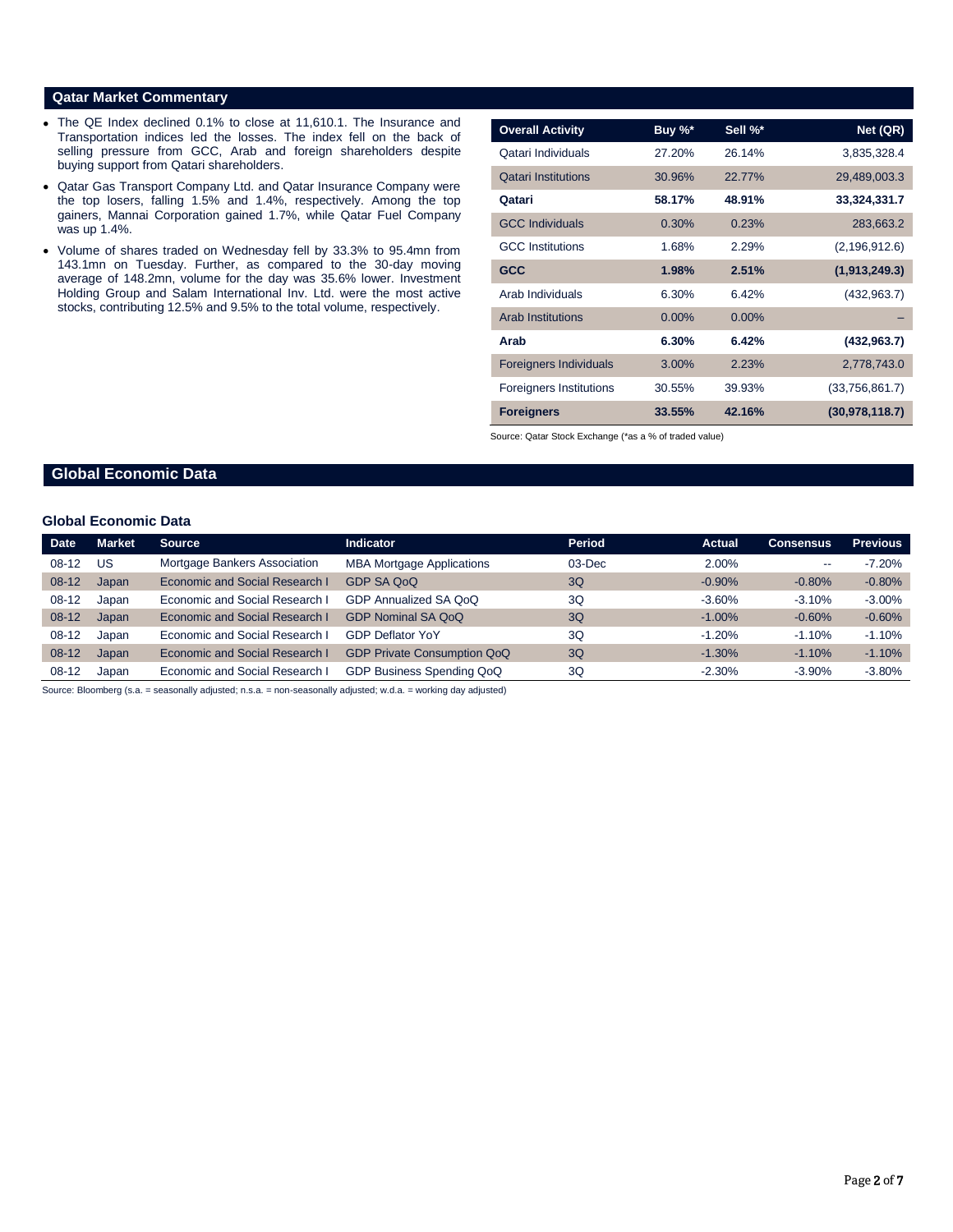# **News**

- **Qatar**
- **Moody's upgrades and withdraws KCBK's ratings –** Moody's Investors Service ("Moody's") has today upgraded the long-term bank deposit ratings of Al Khalij Commercial Bank (al khaliji) (KCBK) to A1 from A3. The ratings were placed on review for possible upgrade on 28 April 2021. At the same time, Moody's has affirmed the Baseline Credit Assessment (BCA) and Adjusted BCA of AKCB at ba1. The outlook on KCBK's deposit ratings is stable. Subsequent to the action, Moody's also said that it will withdraw the ratings of KCBK. Rating action follows the completion of the merger between Masraf Al Rayan (MARK) (MARK, issuer rating: A1 stable, BCA: baa2) and KCBK on 30 November 2021, where Masraf was the surviving entity absorbing all the assets and liabilities of AKCB, which ceased to exist. KCBK was one of the smaller banks in Qatar with total assets of QR58.5bn (\$16.1bn) as of September 2021. MARK was the fourth-largest bank with total assets of QR124.8bn (\$34.3bn) as of September 2021. We estimate that the combined entity will be the third-largest bank in Qatar, with market share in assets of 10% as of year-end 2020. (Bloomberg, Moody's)
- **QatarEnergy announces long-term LNG supply agreement with China's S&T International –** QatarEnergy announced Wednesday that its LNG producing affiliate, Qatar Liquified Gas Company (2), entered into a long-term Sale and Purchase Agreement (SPA) with S&T International Natural Gas Trading Company (S&T) for the supply of 1mn tons per year of LNG to China over a 15-year period starting in late 2022. Commenting on this occasion, HE the Minister of State for Energy Affairs Saad Sherida Al-Kaabi, also the President and CEO of QatarEnergy said, "We are pleased to welcome S&T into our family of long-term LNG customers and we are excited to work with them to help fulfil their long-term LNG requirements. This agreement marks further expansion of our customer base in the People's Republic of China, which can count on Qatar as a trusted and reliable energy partner." The minister expressed his thanks to Sheikh Khalid bin Khalifa al-Thani, CEO, Qatargas, and the working teams from both sides for the successful conclusion of this new agreement. LNG deliveries under the SPA will utilize Qatar's fleet of conventional, Q-Flex and Q-Max LNG vessels allowing S&T to receive the LNG quantities primarily at the Tangshan LNG Receiving Terminal. (Gulf-Times.com)
- **Cabinet approves draft resolution to form panel on setting maximum prices, profit rates –** The Cabinet has approved a draft resolution of the Minister of Commerce and Industry to amend some provisions of the Minister of Business and Trade Resolution No 169 of 2011, to form a committee to set the maximum prices and profit rates, Qatar News Agency reports. This came at the Cabinet's regular meeting held at the Amiri Diwan Wednesday, which was chaired by HE the Prime Minister and Minister of Interior Sheikh Khalid bin Khalifa bin Abdulaziz Al-Thani. (Gulf-Times.com)
- **Amir: Qatar-Saudi ties based on solid foundations –** Amir HH Sheikh Tamim bin Hamad Al Thani and Crown Prince, Deputy Prime Minister and Minister of Defence of the sisterly Kingdom of Saudi Arabia H R H Prince Mohammed bin Salman bin Abdulaziz Al Saud chaired yesterday the sixth meeting of the Qatari-Saudi Joint Coordination Council, at the Amiri Diwan. At the outset of the meeting, HH the Amir welcomed HRH the Crown Prince in his country and among his family and brothers, expressing his happiness and delight with this important visit for the historical ties between the two countries. His Highness stressed that this visit will deepen the strong and historical ties, especially in light of the circum-stances that the region faces,

and wished continued success and progress for the two brotherly countries and peoples. For his part, HRH Prince Mohammed bin Salman Al Saud expressed his thanks to HH the Amir and to the State of Qatar, expressing his happiness to be in Doha, the warm welcome, and to work with the Qatari working group, saying he hopes the sixth meeting would achieve a qualitative leap in bilateral relations in all fields. (Peninsula Qatar)

- **Qatar announces extension to currency swap deal with Turkey –** Qatari foreign ministry makes a statement on its website, announcing an extension to the currency swap agreement between the central banks of the two countries after its expiry. The original agreement was signed for three years in August 2018. (Bloomberg)
- **SIIS announces board of directors meeting results –** Salam International (SIIS) announced the results of its Board of Directors' meeting held on December 08, 2021 and approved the follow up on the implementation of the previous Board resolutions, in addition to the evaluation of the ongoing projects, and the execution of the plans of the subsidiaries and business units. (QSE)
- **VFQS hits 8.1Gbps on 5G mmWave Trial –** Vodafone Qatar (VFQS) has announced its latest milestone in the development of its world-class GigaNet 5G network, with the completion of Qatar's first successful trial on the millimeter wave (mmWave) spectrum. The trial achieved system capabilities of 8.1 Gbps on downlink (DL) and 734 Mbps on uplink (UL), by using new and advanced 5G features and delivered over the mmWave Spectrum. Vodafone Qatar has been trialing the use of millimeter wave (mmWave) technology to boost network capacity and speeds, with the aim of unlocking new functionality for both consumers and businesses. Users will benefit from faster upload and download speeds, and the technology will also open the door for new experiences. Vodafone's trial took place at a specific site and delivered impressive throughput results compared to current standards. For consumers, this means higher-quality video and multimedia content can be delivered faster via increased capacity and bandwidth. For businesses, 5G mmWave promises to transform performance and user experience beyond what is currently possible with existing network capabilities, including across mobile broadband, fixed wireless and industrial applications such as the Internet of Things (IoT) and Augmented Reality (AR). (Bloomberg)
- **Tekfen unit gets est. \$400mn Qatar North Field EPC contract –** Tekfen Construction and Installation gets letter of award from Chiyoda Technip JV for general works for offsite 2 of Qatar's North Field East Onshore Project EPC-1 Package, according to public filing. Final contract amount expected above \$400mn, to be announced when contract is signed by February 10, Planned duration 53 months. (Bloomberg)
- **AZF signs agreement with Dukhan Bank –** Aspire Zone Foundation (AZF) has signed a collaboration agreement with Dukhan Bank, paving the way for a new partnership at The Torch Hotel, The agreement signed by CEO, Aspire Zone Foundation Mohammed Khalifa Al Suwaidi and CEO of Dukhan Bank, Khalid Yousef Al Subeai. This cooperation includes developing the relationship between the two parties by identifying and developing exceptional opportunities and services, and financing strategic international projects. Dukhan Bank will also provide exclusive banking opportunities and services to employees of Aspire Zone Foundation. (Peninsula Qatar)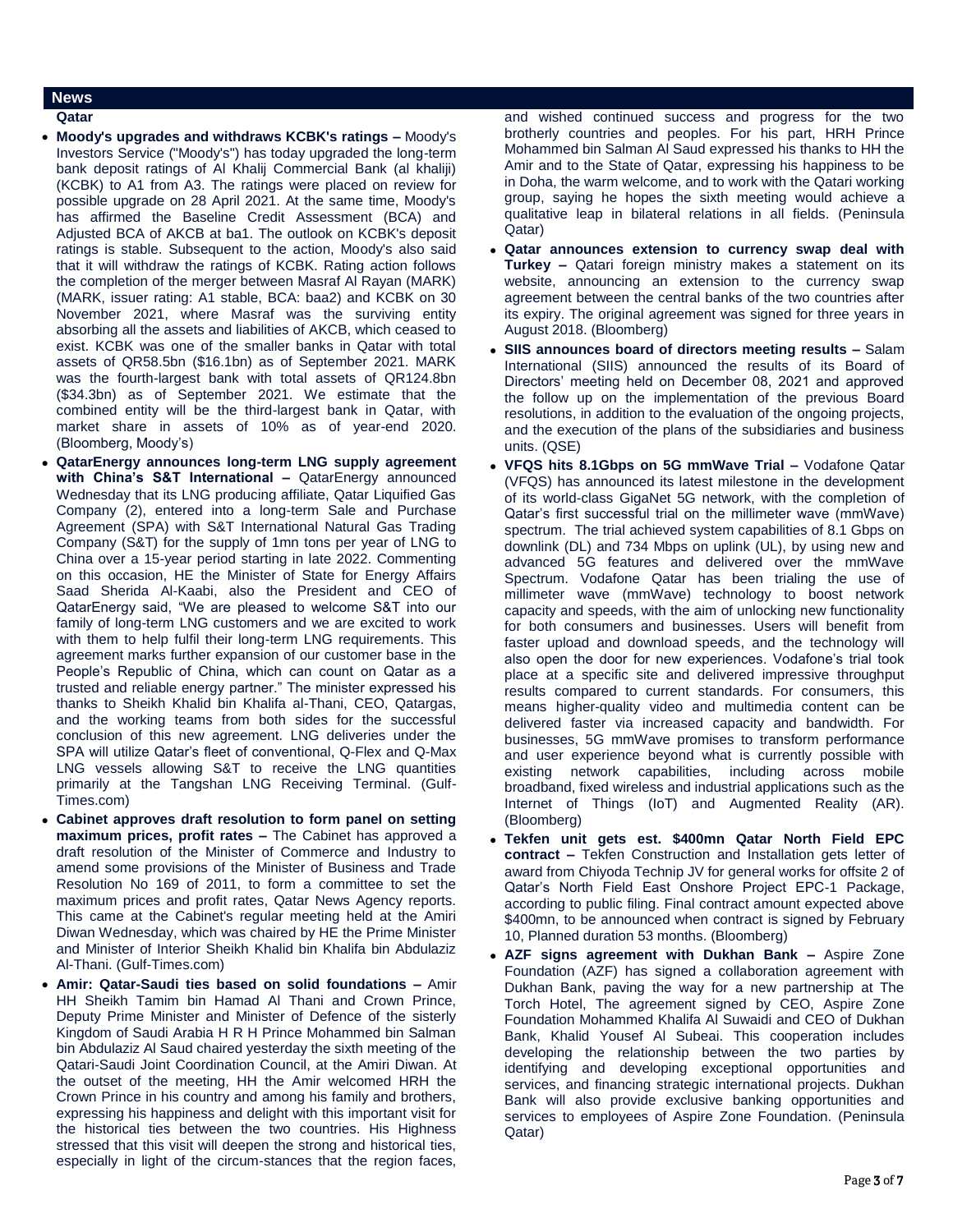- **Bill Gates commends Qatar on support to global development –** Bill Gates, Co-founder of Microsoft and Cochair of the Bill & Melinda Gates Foundation, has commended Qatar's efforts to support development projects globally, particularly through the Lives and Livelihoods Fund (LLF) created in 2016, Qatar Fund for Development (QFFD) has said in a statement. (Gulf-Times.com)
- **ExxonMobil looking to expand its 50-plus-year partnership with Qatar –** ExxonMobil, one of the largest publicly traded international energy companies, uses technology and innovation to help meet the world's growing energy needs. ExxonMobil holds an industry-leading inventory of resources, is one of the largest refiners and marketers of petroleum products, and its chemical company is one of the largest in the world. In an exclusive interview with Gulf Times Editor-in-Chief, Faisal Abdulhameed Al-Mudahka, ExxonMobil Qatar president and general manager Dominic Genetti spoke about ExxonMobil's operations and activities in Qatar and its contribution to the Qatar National Vision 2030 – the country's roadmap to continued advancement. (Gulf-Times.com)
- **Petrotec opens QR180mn service center in Ras Laffan –** Petroleum Technology (Petrotec), a 100 percent Qatari-owned company and one of the largest providers of products and services to Qatar's energy sector, yesterday inaugurated its state-of-the-art service and technology center valued at QR180m in Ras Laffan's west support services area. The opening ceremony of the facility was attended by major players in the oil and gas industry including the Vice-President of Industrial Cities at QatarEnergy Abdulaziz Al Muftah, Head of Tawteen at QatarEnergy Abdulaziz Al Ansari, and Head of Ras Laffan Industrial City (RLIC) at QatarEnergy Mohamed Al Sada, as well as officials and staff of Petrotec. The facility will cater to the needs of the energy and utility sectors in terms of specialized maintenance, repair and overhauling services (MRO), and rental equipment. (Peninsula Qatar)
- **MoCI issues report on special licenses for November 2021 –** The Ministry of Commerce and Industry (MoCI) issued its monthly report on special licenses for November 2021, with the number of licenses granted for sale at reduced prices (discounts) amounting to 195 licenses. The report indicated that the number of offer licenses including promotions, special offers, prize draw, and clear and win, amounted to 608 licenses, 45 licenses for companies on goods in malls and retail outlets, and 534 licenses for special offers including new prices, buy one and get the other for free, and buy one and get the other at half the price last November. The report indicated that the licenses for the prize draw granted last November was 28, in addition to one clear and win license. (Qatar Tribune)
- **Qatar's real estate trading volume during November 21 to 28 surpasses QR530mn –** The total value of real estate transactions in the sales contracts registered with the Real Estate Registration Department of the Ministry of Justice from November 28 to December 02, reached QR 530,470,755. The types of real estate traded included vacant lands, houses, residential buildings, multi-purpose buildings, multi-use vacant lands, and a residential compound. Most of the trading took place in the municipalities of Al Rayyan, Doha, Al Da'ayen, Umm Salal, Al Wakrah, Al Khor, Al Shamal, Al Dhakhira, and Al Shahaniya. The volume of real estate circulation during the period from, reached QR 532,994,671. (Bloomberg)
- **Building permits rise by 17% to 802 in November –** The number of building permits issued in November by municipalities in Qatar has increased by 17% to 802, compared to the previous month, data released by the Planning and Statistics Authority (PSA) show. The PSA in cooperation with the Ministry of Municipality released the 83rd issue of the monthly Statistics

of Building Permits and Building Completion certificates issued by all municipalities in the country. According to their geographical distribution, the municipality of Al Rayyan topped the list of municipalities with 206 building permits issued (26% of total issued permits), while the municipality of Al Da'ayen came in second place with 171 permits (21%), followed by the municipalities of Al Wakrah with 151 permits (19%), and Al Doha with 131 permits (16%).The rest of the municipalities were: Umm Salal with 79 permits (10%), Al Khor with 33 permits (4%), Al Sheehaniya with 16 permits (2%), and Al Shammal with 15 permits (2%). (Peninsula Qatar)

 **GTA: Simplified tax return eases filing procedures –** The General Tax Authority (GTA) affirmed the need for home-based projects and small and medium-sized companies owned by Qatari citizens and GCC citizens residing in Qatar to file a simplified "tax return" themselves through Dhareeba e-portal. In an exclusive statement to Qatar News Agency, head of GTA's Taxpayer Support Department Nasser Radi said that General Tax Authority has announced earlier the beginning of the implementation of "simplified tax return form", which must be filed by companies and permanent establishments that were exempted from tax, owned by Qatari citizens and those from GCC residing in Qatar, and whose capital is less than QR1mn, and its annual revenues are less than QR5mn, adding that it is mandatory for all companies. (Gulf-Times.com)

#### **International**

- **Japan downgrades Q3 GDP on deeper hit to consumer spending –** Japan's economy shrank slightly faster than initially reported in the third quarter, as a sharp rise in local COVID-19 cases hit private consumption and a global chip supply shortage hurt corporate sentiment. The deeper contraction is a setback for policymakers hoping easing supply shortages and loosened pandemic curbs would support a recovery in the world's thirdlargest economy this quarter. Japan's economy declined an annualized 3.6% in July-September, revised Cabinet Office data showed Wednesday, worse than the preliminary reading of a 3.0% contraction. The data, which was worse than economists' median forecast for a 3.1% drop, equals a real QoQ contraction of 0.9% from the prior quarter, versus a preliminary 0.8% drop. "This confirms that economic conditions were stagnating in the July-September quarter," said Atsushi Takeda, chief economist at Itochu Economic Research Institute. "Growth turned negative due to the resurgence of the coronavirus." The faster decline was mainly due to a larger fall in private consumption, which makes up more than half of gross domestic product, and shrank 1.3% from the previous three months, worse than the initial estimate of a 1.1% drop. Consumption fell as bad weather kept shoppers at home and a global chip shortage hit sales of cars and electronics due to production snags, a government official said. Durable goods spending posted its biggest drop since 1994 when comparable data first became available, the official said, slumping 16.3% QoQ and pulling down household consumption by 0.7 percentage points. The data showed public investment dropped 2.0% versus the initial estimate of a 1.5% decline, while capital spending saw a smaller fall, shrinking 2.3% from the prior quarter, compared with a 3.8% preliminary drop.The net contribution of exports to the GDP change was zero, offset by imports. Meanwhile, domestic demand pulled GDP down by 0.9 percentage point, matching a preliminary contribution. The GDP downgrade, which took into account a change in the way seasonal adjustments were calculated, comes after data on Tuesday showed household spending fell for a third straight month in October. (Reuters)
- **China's factory gate inflation slows in November –** China's factory-gate inflation slowed in November, driven by a government crackdown on runaway commodity prices and an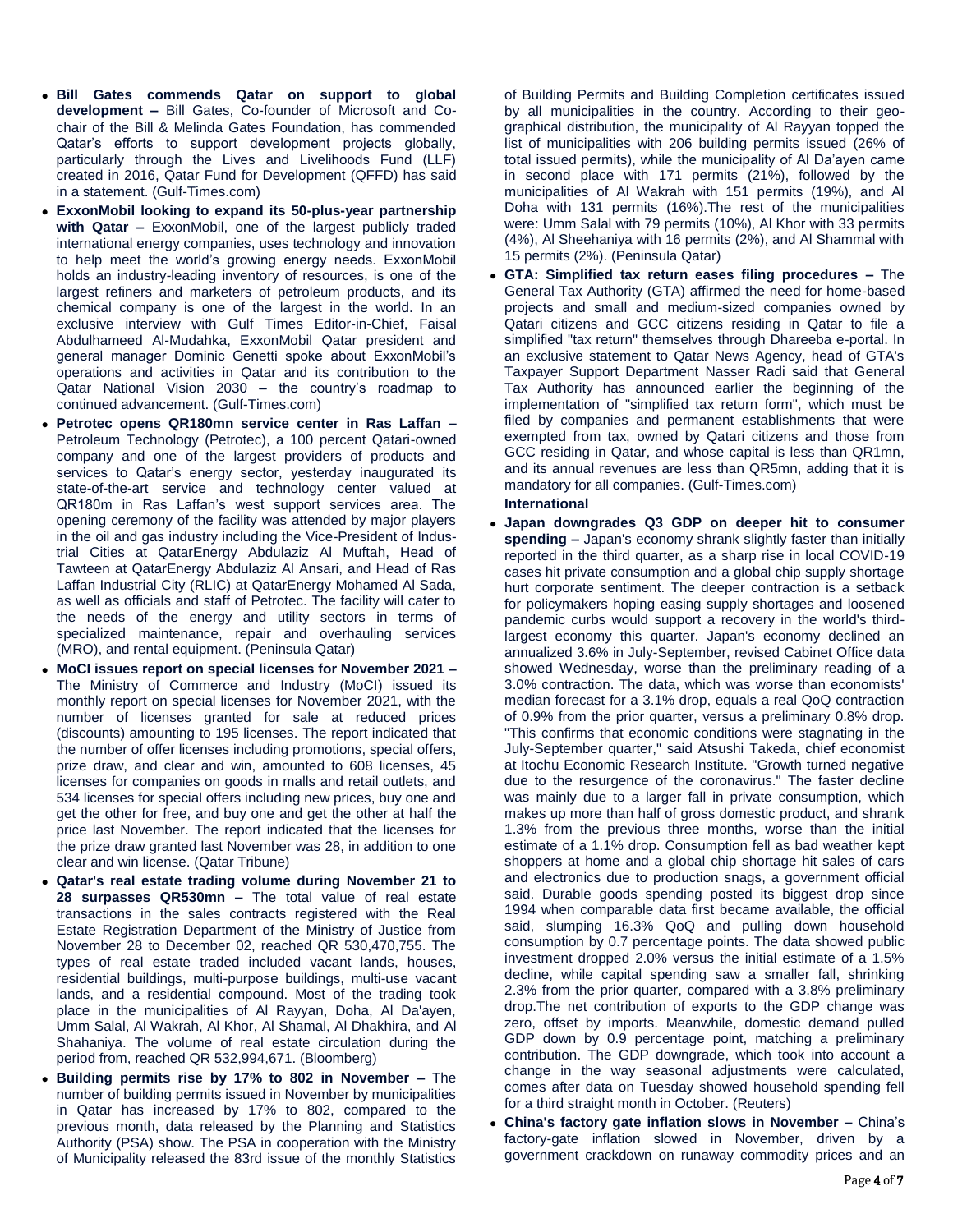easing power crunch, amid Beijing's efforts to bolster the faltering economy. The increase in the producer price index was slower than a 13.5% gain in October but faster than the 12.4% rise expected in a Reuters poll of analysts. China's economy, which staged an impressive rebound from last year's pandemic slump, has lost momentum in recent months as it grapples with surging prices, a slowing manufacturing sector, debt problems in the property market and persistent COVID-19 outbreaks. The People's Bank of China on Monday announced a cut to the amount of cash that banks must hold in reserve, its second such move this year, to bolster slowing growth. Factory-gate inflation has sped up since May this year due to soaring commodity prices, piling pressures on downstream businesses to pass on their costs to consumers. Authorities have rolled out a series of interventions in recent months, including setting an immediate ex-mine price target and ordering rapid production to cool redhot prices, measures that have proven effective in easing a power shortage expected this winter. The consumer price index (CPI) rose 2.3% year-on-year, the National Bureau of Statistics said in a separate statement, slower than expectations for a 2.5% rise but picking up from 1.5% in October. (Reuters)

- **India's Central bank leaves rates on hold amid Omicron risks –** The Reserve Bank of India's monetary policy committee (MPC) kept its key lending rate steady at record lows on Wednesday, as expected, with policymakers looking to gauge the impact of the Omicron coronavirus variant on the economic recovery. The committee held the lending rate, or the repo rate, at 4%. The reverse repo rate, or the key borrowing rate, was also maintained at 3.35%. All 50 economists polled by Reuters had expected no change in the repo rate and did not expect a change before the second half of 2022. (Reuters)
- **Brazil central bank makes 150 bps interest rate hike, signals another –** Brazil's central bank on Wednesday raised interest rates by 150 basis points and signaled another such hike in February, waging one of the world's most aggressive battles with inflation even as Latin America's largest economy has tipped into recession. The bank's rate-setting committee, known as Copom, decided unanimously to raise its benchmark interest rate to 9.25%, as forecast by all 31 economists in a Reuters poll. Policymakers have hiked the rate seven times this year, from 2.0% in January. That makes Brazil's current tightening cycle the most aggressive among major economies, as the central bank confronts 12-month inflation in double digits and President Jair Bolsonaro's vows to boost welfare spending in an election year. While acknowledging weaker-than-expected economic activity and uncertainty about the Omicron coronavirus variant, Copom put a harder edge on its policy statement, vowing to hike rates "significantly" into restrictive territory. "The Committee will persist in its strategy until (consolidating) the disinflation process and the expectation anchoring around its targets," wrote Copom in the statement. Marco Caruso, chief economist at Banco Original, called it a "very tough" statement, suggesting "higher rates for longer." Some economists have warned that looser fiscal policy has backfired on the government by forcing the central bank, whose formal autonomy was written into law this year, to hike rates sharply. Higher borrowing costs contributed to a slight economic contraction in the second and third quarters. A weaker currency, severe drought and higher fuel prices helped to push consumer prices 10.7% higher in the 12 months to mid-November. That is the hottest inflation among G20 countries except for Argentina, which has left interest rates unchanged in 2021, and Turkey, which has shocked markets by slashing rates after raising them early this year. (Reuters)
- **Russian annual inflation rises to 8.4% in November, highest since early 2016 –** Russia's consumer price index (CPI) rose

8.4% in November on a year-on-year basis, reaching its highest level since early 2016 and adding pressure on the central bank to raise interest rates again, data showed on Wednesday. In the week to December 6, annual inflation slowed to 8.28%, the economy ministry said after the data release from the statistics service Rosstat. The Bank of Russia is widely expected to raise its key interest rate from 7.50% at its next board meeting on December 17 as inflation, its main area of responsibility, surpassed its 4% target more than a year ago and shows little signs of slowing. Spurred by a weak rouble and globally rising prices, inflation is on the rise despite six rate hikes so far this year. Russian President Vladimir Putin called for pre-emptive measures to fight inflation, which dents living standards. Central Bank Governor Elvira Nabiullina told the Reuters Next conference last week it would be a harmful policy mistake to underestimate inflation risks, saying the central bank was planning to consider raising rates by up to 100 basis points on December 17. The YoY increase in the November CPI was above the rise of 8.1% expected by analysts in a Reuters poll. Inflation was at 9.8% in January of 2016. MoM inflation was at 0.96% in November, down from 1.11% in October, data showed. (Reuters)

# **Regional**

- **Hilton to open 60 new hotels, create 10,000 jobs in Saudi Arabia –** Hospitality giant Hilton has announced that it will open an additional 60 new hotels and create more than 10,000 new jobs in Saudi Arabia as part of its 600% expansion plan in the kingdom. The company intends to expand its portfolio in the Gulf state to more than 75 properties, as well as introduce new hotel brands, a statement said on Wednesday. Hilton currently operates 15 hotels in Saudi Arabia and has another 46 properties under development. "This expansion will also support new tourism hotspots in the kingdom helping deliver the goal of 100mn visitors by 2030 and boosting tourism's contribution to GDP to 10%," the statement said. The announcement comes after a meeting between Saudi Arabia's Minister of Tourism Ahmed Al Khateeb and Hilton President and CEO Chris Nassetta in Riyadh. (Zawya)
- **Saudi bourse has 50 IPO applications for 2022, considers SPAC listings –** Saudi Arabia's stock exchange has 50 applications from companies for IPOs next year and is considering whether to allow blank-check companies, known as SPACs, to list, the Saudi Tadawul Group chief executive said on Wednesday. A SPAC, or special purpose acquisition company, raises money to acquire a private firm with the purpose of taking it public and allowing the target to list more quickly on an exchange rather than via a traditional IPO. Khalid al-Hussan, the CEO of bourse owner and operator Tadawul, said the exchange was discussing business models and assessing appetite for SPACs in the kingdom, but added that no legal framework had been proposed as yet. (Zawya)
- **Saudi PIF aims to invest SR18.7bn in Oman –** Saudi Arabia's Public Investment Fund is planning to invest SR18.7bn in Oman, according to a statement from the two countries. The plan was announced after the visit of Saudi Crown Prince Mohammed bin Salman to his Middle East neighbor. There are no details yet as to what industries or companies the money will be invested in. The announcement comes after the two countries signed 13 memoranda of understanding, reportedly worth more than \$30bn and covering a number of sectors. The agreements were signed by Omani companies fully owned by the sultanate's investment authority, the Saudi Press Agency and Omani state TV reported on Monday. (Zawya)
- **Cooper Fitch: Majority of Saudi firms plan to hire, pay staff bonuses in 2022 –** Hiring activity in Saudi Arabia will increase in the next 12 months, with the majority (68%) of businesses in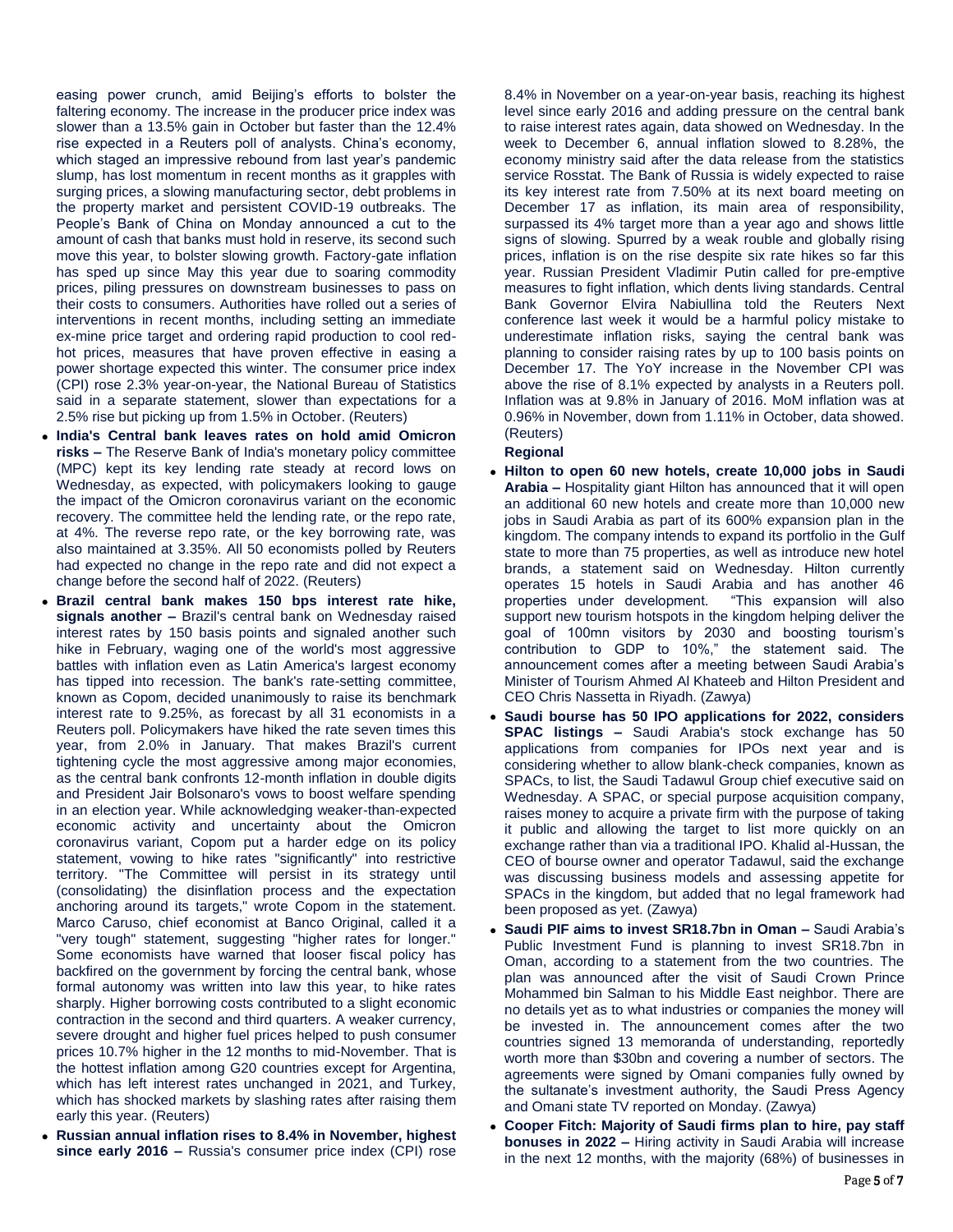the kingdom looking to increase their headcounts in 2022, a new survey by recruitment experts Cooper Fitch revealed on Wednesday. The number of employers with hiring plans for 2022 is higher than this year and the greatest demand for additional staff will be within major government restructuring projects, as well as developing sectors such as entertainment, culture, heritage and destination. (Zawya)

- **Aseer obtains short-term Murabaha financing –** Aseer Trading, Tourism, and Manufacturing Company (Aseer) has obtained a short-term revolving Murabaha financing worth SR20mn from Saudi Investment Bank (SAIB). The financing will enable the company to repay an existing short-term Murabaha financing worth SR140mn with one of the local banks and the remaining SR60mn to enhance the company's cash flow position, according to a bourse filing on Wednesday. (Zawya)
- **SABIC CEO: Chemical prices to hold current levels through 1H –** "For the first half of 2022, in my view, I think the prices in the current market will remain the same," CEO of SABIC, Yousef Al Benyan, said Wednesday at a conference. The chemicals industry's main concern "is just the re-occurrence of the variants of Covid-19 and its potential implications, in addition to the supply chain constraints. These are really important issues that we have to address." Responding to a question on whether he thought Saudi Arabia might follow the move by the UAE to change its weekend, and how they'll deal with the difference in the working week, Al Benyan said that the Gulf Cooperation Council "would like to make sure this is really connected with the global economy and this will enhance the productivity." (Bloomberg)
- **Report: UAE stock exchanges will follow switch to Monday-Friday week –** Stock exchanges in the UAE will start operating Monday-to-Friday after the Emirates' decision to shift its working week, according to a Bloomberg report. Instead of the current Sunday-to-Thursday working week, the UAE plans to shift its weekend to Saturday and Sunday from January 1, a move that is expected to align it with global markets and boost the local economy by stimulating more capital flows as well as promoting employee productivity and wellbeing. (Zawya)
- **Dubai regulator fines Emirates REIT fund manager AED771,225 for 'misleading statements' –** The Dubai Financial Services Authority (DFSA) has slammed a penalty of AED771,225 on Equitativa and accepted an Enforceable Undertaking from the real estate fund manager. Equitativa is both the fund manager and the reporting entity of NASDAQ listed fund, Emirates REIT (EREIT). The DFSA found that on two occasions in 2018, Equitativa made misleading statements regarding one of EREIT's eleven assets, a school in Dubai Investment Park, in breach of Article 56(2) of the Collective Investment Law 2010, a statement from the regulator said. (Zawya)
- **Dubai's Aramex pauses MNG buyout talks after change in ownership –** Aramex paused talks to acquire Turkish delivery company MNG Kargo after a change in the share ownership of the Dubai-based logistics firm, according to people familiar with the matter. The discussions were paused after Geopost bought a 24.9% stake in Aramex in October, the people said, asking not to be identified because the discussions are private. Geopost already has a partnership with Yurtici Kargo, a competitor to MNG in the Turkish market. The proposed deal to buy MNG, valued reportedly at as much as \$500mn, may still be possible, one of the people said. Aramex, which didn't immediately respond to a request for comment, said on December 5 that it would discuss recent updates on the potential acquisition of MNG Kargo in its board meeting on Thursday. MNG Kargo declined to comment. (Bloomberg)
- **Abu Dhabi Securities Exchange announces new trading week for 2022 –** The ADX announced on Wednesday that it will follow a new trading schedule next year in view of the UAE's decision to shift to a Saturday-Sunday weekend. Effective January 3, 2022, the local bourse will operate from Monday to Friday, with the trading hours still between 10am and 3pm, ADX said in a statement. "ADX is amending its trading week to Monday through Friday, effective 3 January 2022. Trading hours will remain unchanged, opening at 10:00am and closing at 3:00pm," the statement said. "The exchange's new trading week follows the recent announcement made by the UAE government to adopt a four-and-a-half day working week." The UAE announced on Tuesday that it will transition to a new working week next year, with Friday afternoon, Saturday and Sunday forming the new weekend. The move is expected to boost the local economy by stimulating more capital flows and promoting employee productivity and wellbeing. (Zawya)
- **Abu Dhabi wealth fund Mubadala buys 1.9% stake in Russia's Sibur –** Abu Dhabi wealth fund Mubadala buys 1.9% stake in Russia's Sibur. Mubadala Investment Co. says the stake purchase is its largest investment in Russia. The acquisition terms were agreed prior to Sibur's recent merger with Taif. Mubadala didn't disclose the terms in Wednesday's statement. (Bloomberg)
- **ADNOC, GE to develop de-carbonization roadmap in industry ops –** ADNOC and GE Gas Power sign joint cooperation initiative to develop a de-carbonization roadmap that includes reducing carbon emissions from gas turbines used to power ADNOC's downstream and industry operations. Initiative will explore using hydrogen and hydrogen-blended fuels for power generation, evaluating ammonia as a fuel to power. (Bloomberg)
- **Bahrain Parliament backs bill to double VAT –** A bill to increase the tax on goods and services cleared its biggest hurdle in a day of political drama yesterday, as 23 MPs voted in favor of doubling VAT from 5% to 10%. Fifteen rejected the government-drafted bill to amend the 2018 VAT law, while one abstained and one MP was absent. The debate and vote were held behind closed doors and continued after the normal closing time of 3pm with the session stretching for another hour. Parliament Speaker Fouzia Zainal cleared the chamber of all journalists before the debate began in earnest. The live broadcast on YouTube and radio was also suspended following a request by the required 10 MPs to hold the sensitive debate in private. (Zawya)